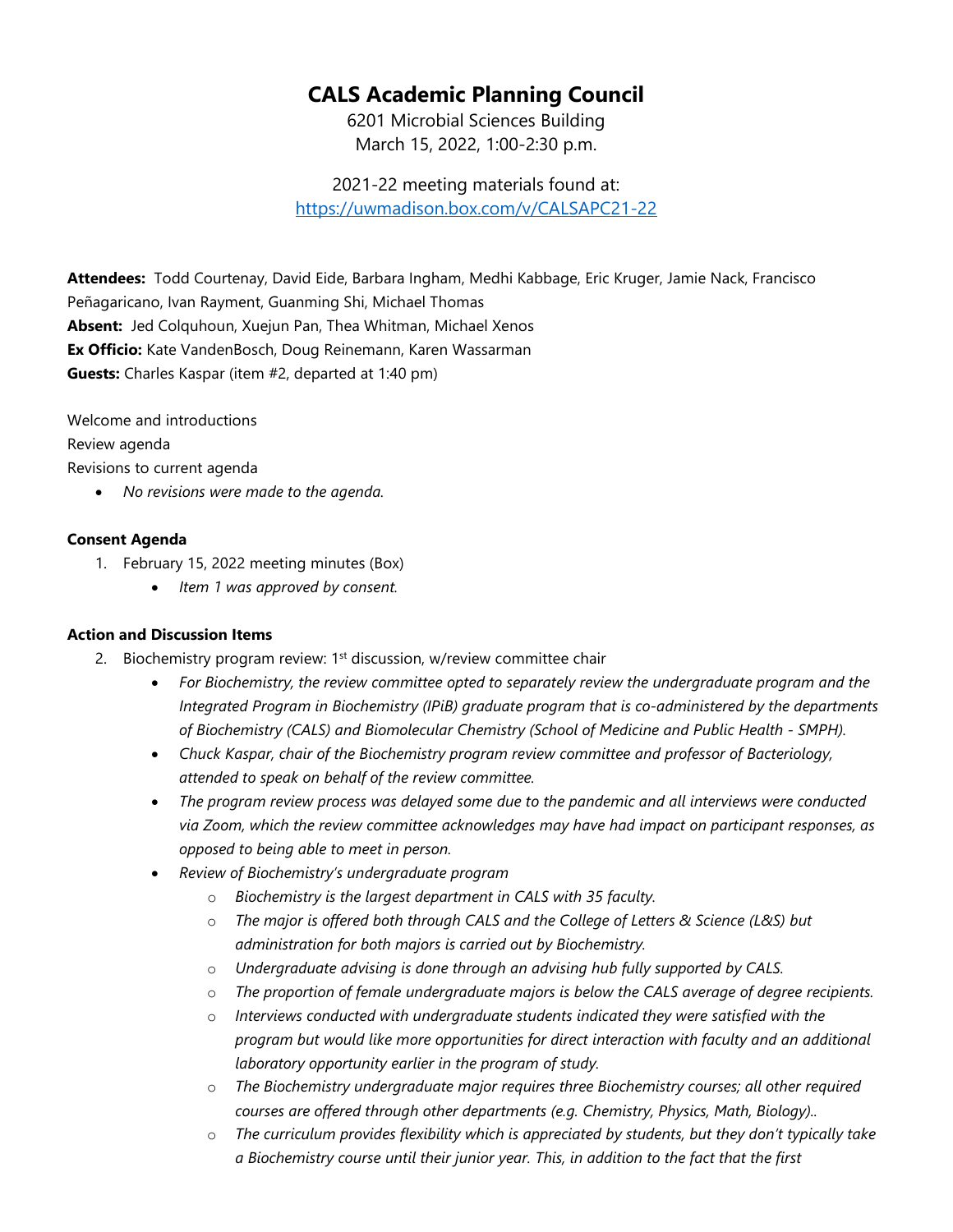*Biochemistry course is a large class, makes it difficult for students to become part of a community and make connections with other students and the instructor.*

- o *The review committee supports the program's five-year plan to increase the number of sections in the larger courses to maximize the student experience and student-instructor interactions.*
- o *The review committee questioned whether the three required Biochemistry courses have sufficient breadth to cover all areas of biochemistry as well as if it was possible for one laboratory course to cover even basic biochemical methods.*
- o *Students interviewed suggested having a course on laboratory methods earlier in their study would help maximize later laboratory experiences.*
- o *In the review committee's discussions with assistant professors, they found the assistant professors felt supported in research startups, grant preparation, and collaborations and that they appreciated feedback from co-instructors in courses they taught, as they found teaching in large classes challenging.*
- *Questions and feedback from the committee on the undergraduate program review*
	- Under the challenges listed, did the review committee give thought to what is highest priority?
		- *Priority items include reducing the large class sizes by offering multiple sections and having an introductory course to basic laboratory skills offered early in the course of study.*
	- o *Does the department have the capacity for that kind of introductory course?*
		- *Yes, the review committee believes this to be the case.*
	- Are there student organizations in the department?
		- *Yes, but due to the pandemic they may not have been actively gathering.*
		- *The department also holds events that are social in nature for community building among faculty, staff, and students.*
	- o *The curriculum requirement for the major includes the three required Biochemistry courses but the majority of a student's coursework is not in the department. Is there an interest in changing the curriculum?*
		- *Other courses are offered by the department, which students may take as electives, but there weren't clear numbers to indicate how often this is happening.*
		- *There is some interest in exploring the curriculum which is addressed in the department's five-year plan and has been discussed by the department.*
	- o *What is the benefit to CALS for the Biochemistry major to be split between CALS and L&S?*
		- *In the review committee chair's opinion, it's not really fair, as CALS is doing all the administrative work and L&S is benefitting from that.*
- *Review of Biochemistry's graduate program: Integrated Program in Biochemistry (IPiB)*
	- o *IPiB is run jointly by the Departments of Biochemistry and Biomolecular Chemistry.*
	- o *Positives of the IPiB program include security of funding for graduate students, the quality of mentors that host rotations, the support of outstanding new faculty members, inter- and intradepartmental collaborations, rigorous courses and program structure and timeline that are all well-defined, state-of-the-art facilities, breadth of research programs, and a nationally ranked program.*
	- o *A steering committee administers the program, and its membership is appointed by the chairs of Biochemistry and Biomolecular Chemistry.*
	- o *There are potential areas for improvement in terms of recruiting, as IPiB competes with related graduate programs on campus, some of which include trainers with active extramurally-funded biochemical research programs.*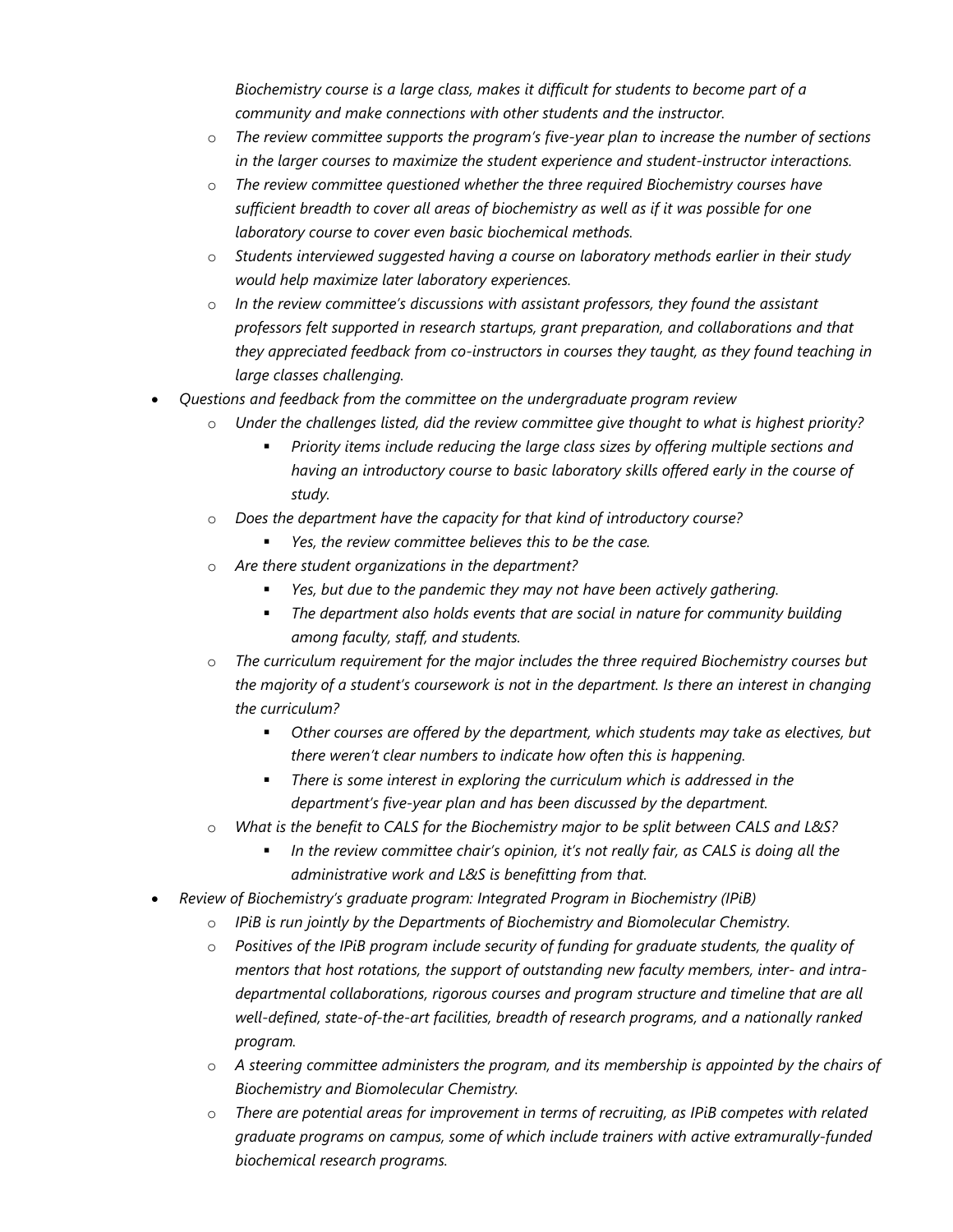- o *There was a perception among students that there are 4-5 labs which exclude certain students and that no action has been taken to address these concerns.*
- o *Several students also had the impression that the steering committee lacked the capacity to resolve disputes and that the department chairs control the steering committee actions, making progress challenging or difficult.*
- o *IPiB students must participate in two semesters of teaching, referred to as a teaching practicum, and serve as part of the graduate assistants training. There is contention between the two departments related to the utility and value of requiring graduate students to teach two semesters. The review committee feels there needs to be a resolution on the teaching requirement and acknowledges that while it may be valuable for some types of students, others may benefit from having the opportunity to pursue other paths for professional development.*
- o *Students noted a desire for more effective career development programs.*
- o *Faculty and students have a strong sense that the program is committed to their well-being and success.*
- o *Students expressed concerns about the climate of the program, noting that retention of female and underrepresented students is problematic and that these groups more often did not pass the preliminary exams and left the program with MS or no degrees. This feedback was provided through conversational interview and the review committee did not see any data related to these concerns.*
- *Questions and feedback from the committee on the graduate program review*
	- o *What is the status of the National Institutes of Health (NIH) training grant support?*
		- *The status is unknown by the review committee.*
	- o *Is the level of students not passing qualifying exams higher than other units on campus?*
		- *This information was given in conversational interviews by separate student groups and the review committee did not see data about this.*
	- o *Is it clear which department is in favor of keeping the graduate student teaching requirement?*
		- *Biochemistry favors this requirement as the IPiB graduate students help fill gaps in the undergraduate teaching mission.*
	- o *Was there any discussion of the PhD minor? What is the department's intention with it going forward?*
		- *The PhD minor was only briefly discussed, and the review committee had the impression that it was not a major component of the program.*
- 3. Farm and Industry Short Course suspension and discontinuations
	- *A detailed background of the history of Farm and Industry Short Course (FISC) is found on the supplement to the agenda in the Box folder.*
	- *The decision has been made to move FISC from the for-credit to non-credit space.*
	- *There is a lot of work being done to plan what comes next with the program. Oversight is moving from CALS Academic Affairs to the CALS Office of Extension and Outreach. Associate Dean Doug Reinemann is working with FISC Director Jennifer Blazek to plan and implement future programming.*
	- *The proposals to suspend and discontinue several FISC four-credit certificates are listed on the agenda and is the focus for action today.*
	- *Questions and feedback from the committee*
		- o *Did you ask current students for feedback on the change in the program?*
			- *FISC students who attend love the program and would like it to continue as is, but that is not viable.*